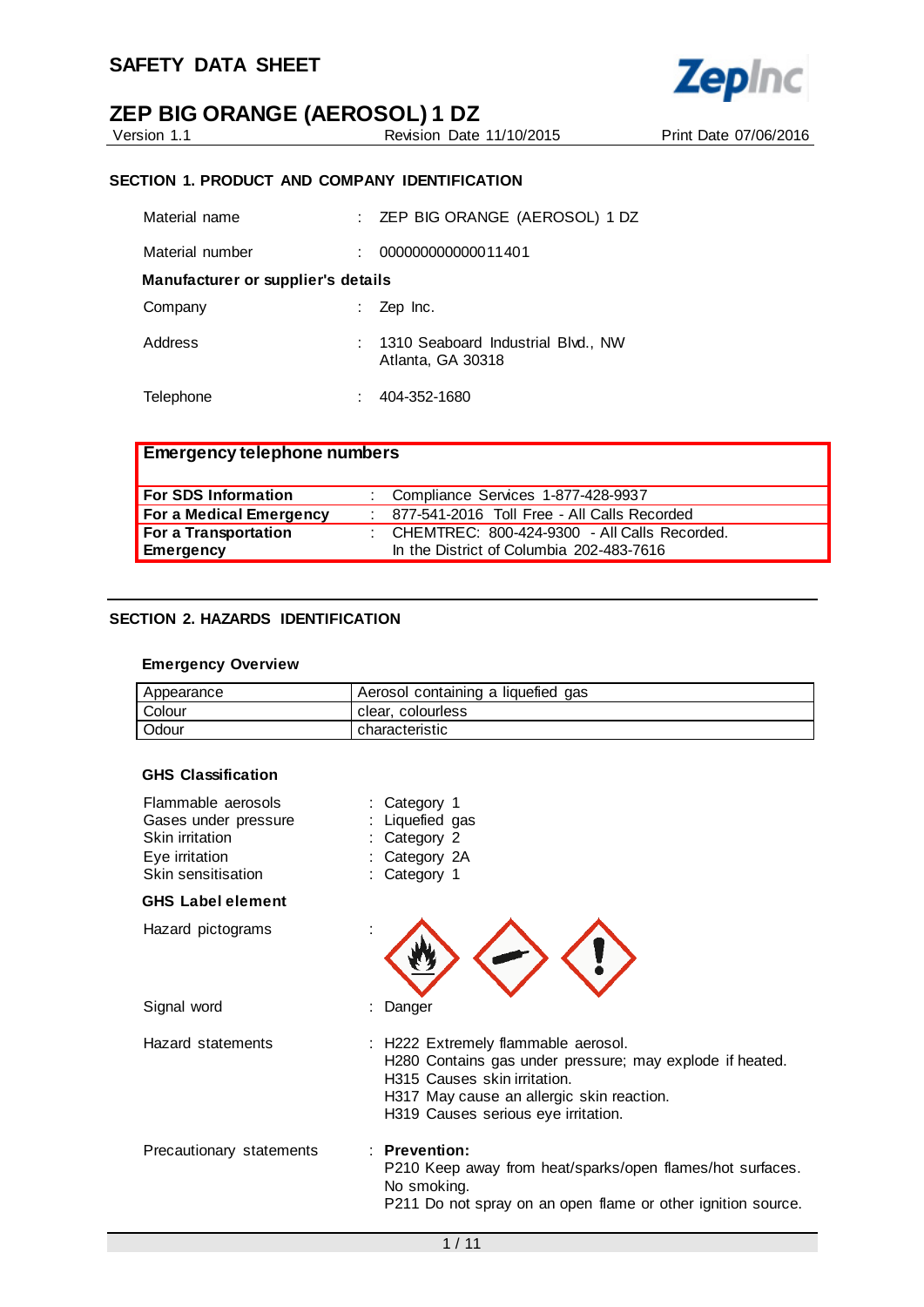

| Version 1.1                     | Revision Date 11/10/2015                                                                                                                                                                                                                                                                                                                                                                                                                                                                                                                                  | Print Date 07/06/2016 |
|---------------------------------|-----------------------------------------------------------------------------------------------------------------------------------------------------------------------------------------------------------------------------------------------------------------------------------------------------------------------------------------------------------------------------------------------------------------------------------------------------------------------------------------------------------------------------------------------------------|-----------------------|
|                                 | P251 Pressurized container: Do not pierce or burn, even after<br>use.<br>P261 Avoid breathing dust/ fume/ gas/ mist/ vapours/ spray.<br>P264 Wash skin thoroughly after handling.<br>P272 Contaminated work clothing should not be allowed out of<br>the workplace.<br>P280 Wear eye protection/ face protection.<br>P280 Wear protective gloves.<br>Response:<br>P302 + P352 IF ON SKIN: Wash with plenty of soap and water.<br>P305 + P351 + P338 IF IN EYES: Rinse cautiously with water<br>for several minutes. Remove contact lenses, if present and |                       |
|                                 | easy to do. Continue rinsing.<br>P333 + P313 If skin irritation or rash occurs: Get medical<br>advice/ attention.<br>P337 + P313 If eye irritation persists: Get medical advice/                                                                                                                                                                                                                                                                                                                                                                          |                       |
|                                 | attention.<br>P362 Take off contaminated clothing and wash before reuse.<br>Storage:<br>P410 + P412 Protect from sunlight. Do not expose to<br>temperatures exceeding 50 °C/ 122 °F.<br>Disposal:<br>Dispose of contents/container in accordance with local<br>regulation.                                                                                                                                                                                                                                                                                |                       |
| <b>Potential Health Effects</b> |                                                                                                                                                                                                                                                                                                                                                                                                                                                                                                                                                           |                       |
| Carcinogenicity:                |                                                                                                                                                                                                                                                                                                                                                                                                                                                                                                                                                           |                       |
| <b>IARC</b>                     | No component of this product present at levels greater than or<br>equal to 0.1% is identified as probable, possible or confirmed<br>human carcinogen by IARC.                                                                                                                                                                                                                                                                                                                                                                                             |                       |
| <b>ACGIH</b>                    | No component of this product present at levels greater than or<br>equal to 0.1% is identified as a carcinogen or potential<br>carcinogen by ACGIH.                                                                                                                                                                                                                                                                                                                                                                                                        |                       |
| <b>OSHA</b>                     | No component of this product present at levels greater than or<br>equal to 0.1% is identified as a carcinogen or potential                                                                                                                                                                                                                                                                                                                                                                                                                                |                       |
| <b>NTP</b>                      | carcinogen by OSHA.<br>No component of this product present at levels greater than or<br>equal to 0.1% is identified as a known or anticipated carcinogen<br>by NTP.                                                                                                                                                                                                                                                                                                                                                                                      |                       |

#### **SECTION 3. COMPOSITION/INFORMATION ON INGREDIENTS**

Substance / Mixture : Mixture

# **Hazardous components**

| Chemical Name                 | CAS-No.    | Concentration [%] |
|-------------------------------|------------|-------------------|
| Citrus, ext.                  | 94266-47-4 | $>= 70 - 590$     |
| propane                       | 74-98-6    | $>= 5 - < 10$     |
| butane                        | 106-97-8   | $>= 5 - < 10$     |
| Alcohols, C9-11, ethoxylated  | 68439-46-3 | $>= 1 - 5$        |
| Alcohols, C12-16, ethoxylated | 68551-12-2 | $>= 1 - 5$        |

The exact percentages of disclosed substances are withheld as trade secrets.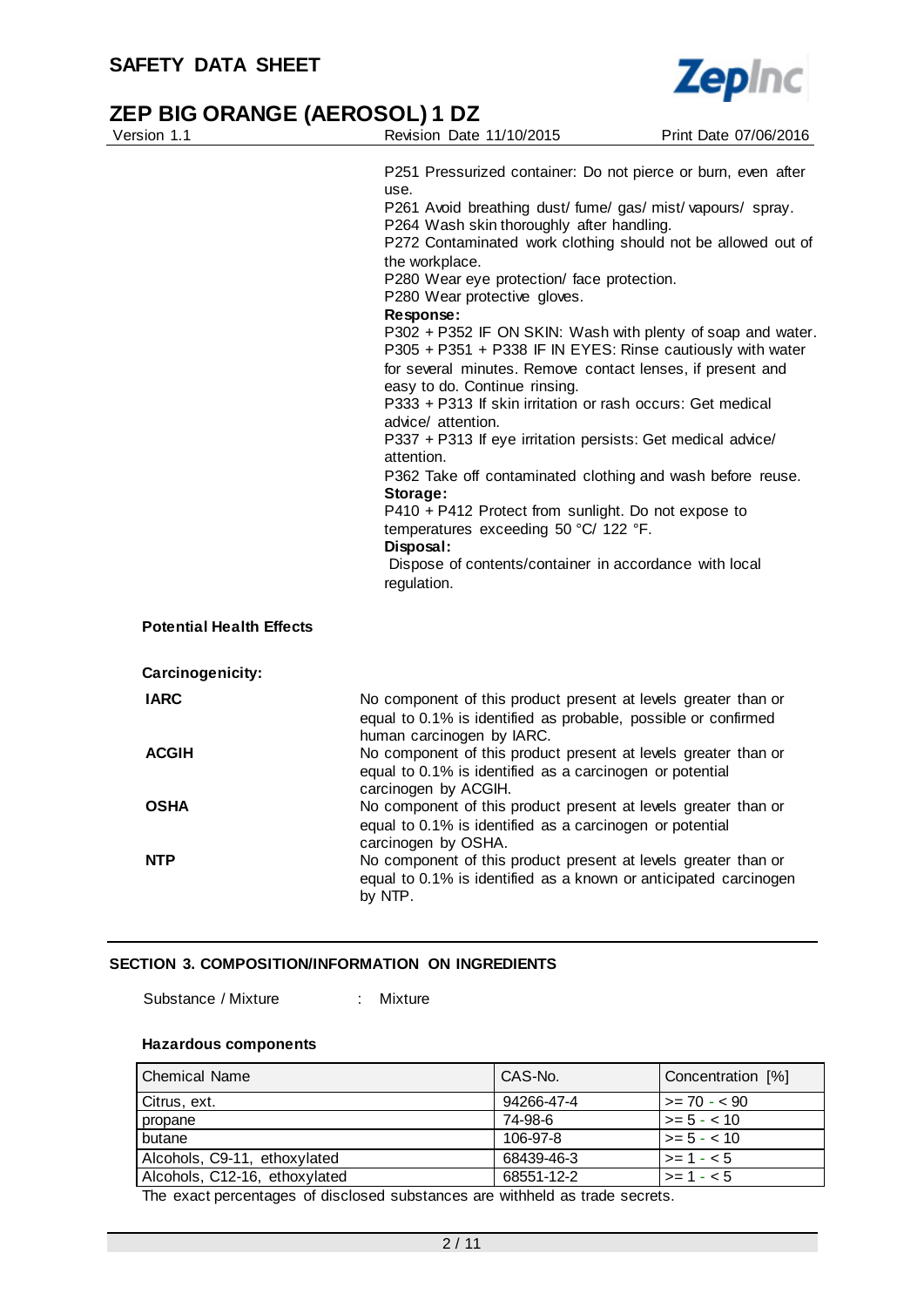



Revision Date 11/10/2015 Print Date 07/06/2016

#### **SECTION 4. FIRST AID MEASURES**

| General advice          | : Move out of dangerous area.<br>Show this safety data sheet to the doctor in attendance.<br>Do not leave the victim unattended.                                                                                                                                           |
|-------------------------|----------------------------------------------------------------------------------------------------------------------------------------------------------------------------------------------------------------------------------------------------------------------------|
| If inhaled              | : If unconscious place in recovery position and seek medical<br>advice.<br>Consult a physician after significant exposure.                                                                                                                                                 |
| In case of skin contact | : If on clothes, remove clothes.<br>Wash off immediately with plenty of water for at least 15<br>minutes.<br>If symptoms persist, call a physician.                                                                                                                        |
| In case of eye contact  | : Remove contact lenses.<br>Protect unharmed eye.<br>Keep eye wide open while rinsing.<br>If eye irritation persists, consult a specialist.<br>Rinse immediately with plenty of water for at least 15 minutes.                                                             |
| If swallowed            | : Keep respiratory tract clear.<br>Never give anything by mouth to an unconscious person.<br>If symptoms persist, call a physician.<br>DO NOT induce vomiting unless directed to do so by a<br>physician or poison control center.<br>Take victim immediately to hospital. |

#### **SECTION 5. FIREFIGHTING MEASURES**

| Suitable extinguishing media            | : Alcohol-resistant foam<br>Carbon dioxide (CO2)<br>Dry chemical<br>Water spray jet                                                                                                                                                                              |
|-----------------------------------------|------------------------------------------------------------------------------------------------------------------------------------------------------------------------------------------------------------------------------------------------------------------|
| Unsuitable extinguishing<br>media       | : High volume water jet                                                                                                                                                                                                                                          |
| Specific hazards during<br>firefighting | : Do not allow run-off from fire fighting to enter drains or water<br>courses.                                                                                                                                                                                   |
| Hazardous combustion<br>products        | : Carbon dioxide (CO2)<br>Carbon monoxide<br>Smoke                                                                                                                                                                                                               |
| Specific extinguishing<br>methods       | : Use extinguishing measures that are appropriate to local<br>circumstances and the surrounding environment.                                                                                                                                                     |
| Further information                     | : For safety reasons in case of fire, cans should be stored<br>separately in closed containments.<br>Use a water spray to cool fully closed containers.<br>Collect contaminated fire extinguishing water separately. This<br>must not be discharged into drains. |
| Special protective equipment            | : Wear self-contained breathing apparatus for firefighting if                                                                                                                                                                                                    |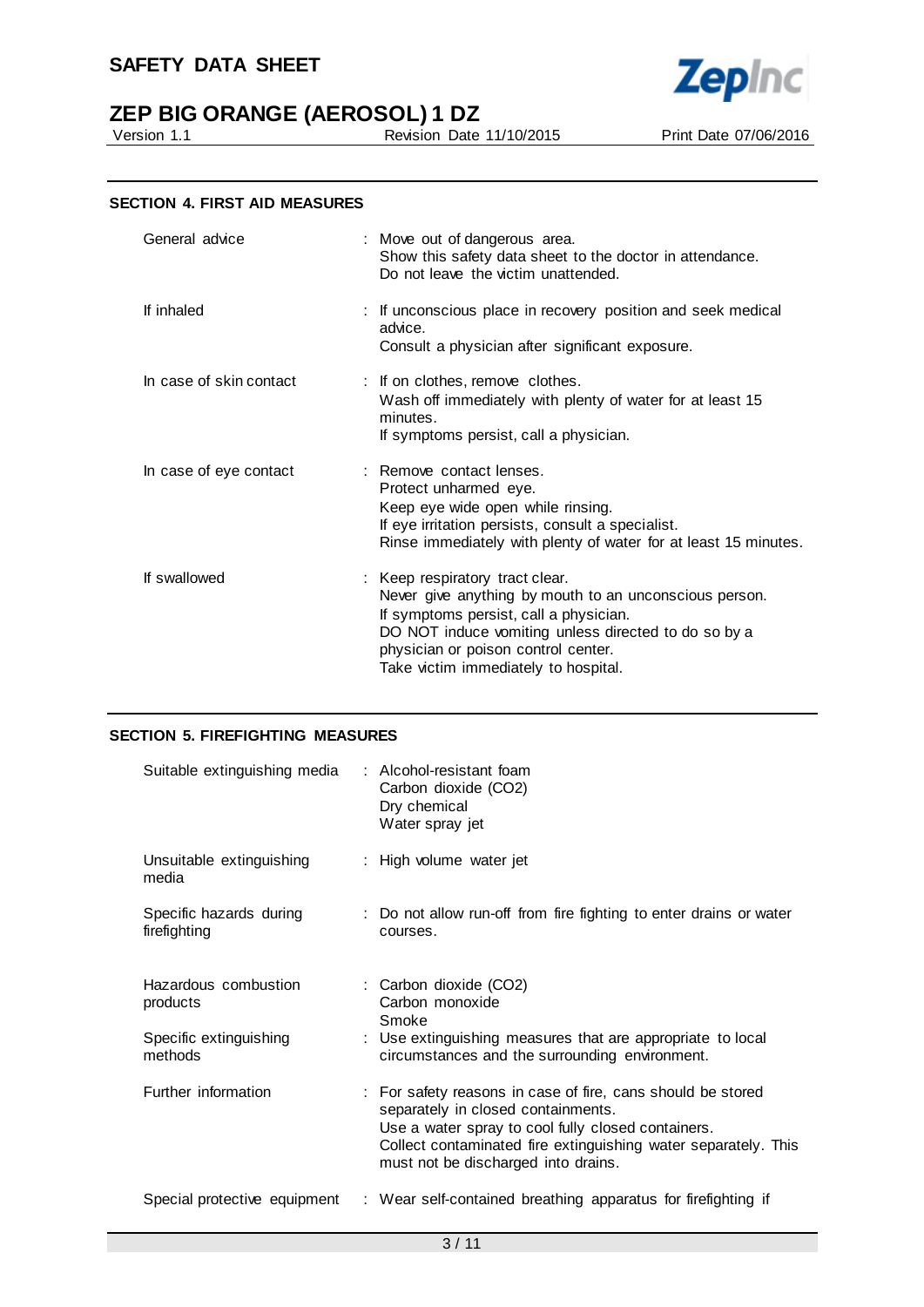

Version 1.1 Revision Date 11/10/2015 Print Date 07/06/2016

for firefighters necessary.

#### **SECTION 6. ACCIDENTAL RELEASE MEASURES**

| Personal precautions,<br>protective equipment and<br>emergency procedures | : Use personal protective equipment.<br>Ensure adequate ventilation.<br>Remove all sources of ignition.<br>Evacuate personnel to safe areas.<br>Beware of vapours accumulating to form explosive<br>concentrations. Vapours can accumulate in low areas. |
|---------------------------------------------------------------------------|----------------------------------------------------------------------------------------------------------------------------------------------------------------------------------------------------------------------------------------------------------|
| Environmental precautions                                                 | : Prevent product from entering drains.<br>Prevent further leakage or spillage if safe to do so.<br>If the product contaminates rivers and lakes or drains inform<br>respective authorities.                                                             |
| Methods and materials for<br>containment and cleaning up                  | : Soak up with inert absorbent material (e.g. sand, silica gel,<br>acid binder, universal binder, sawdust).<br>Sweep up or vacuum up spillage and collect in suitable<br>container for disposal.                                                         |

### **SECTION 7. HANDLING AND STORAGE**

| Advice on safe handling     | : Avoid exposure - obtain special instructions before use.<br>Avoid contact with skin and eyes.<br>For personal protection see section 8.<br>Smoking, eating and drinking should be prohibited in the<br>application area.<br>Do not breathe vapours or spray mist.<br>Take precautionary measures against static discharges.<br>Provide sufficient air exchange and/or exhaust in work rooms.<br>Dispose of rinse water in accordance with local and national<br>regulations.<br>Always replace cap after use. |
|-----------------------------|-----------------------------------------------------------------------------------------------------------------------------------------------------------------------------------------------------------------------------------------------------------------------------------------------------------------------------------------------------------------------------------------------------------------------------------------------------------------------------------------------------------------|
| Conditions for safe storage | : BEWARE: Aerosol is pressurized. Keep away from direct sun<br>exposure and temperatures over 50 °C. Do not open by force<br>or throw into fire even after use. Do not spray on flames or<br>red-hot objects.<br>No smoking.<br>Keep in a cool, well-ventilated place.<br>Observe label precautions.<br>Electrical installations / working materials must comply with<br>the technological safety standards.                                                                                                    |
| Materials to avoid          | : Store and keep away from, oxidizing agents and acids.                                                                                                                                                                                                                                                                                                                                                                                                                                                         |

### **SECTION 8. EXPOSURE CONTROLS/PERSONAL PROTECTION**

#### **Components with workplace control parameters**

| `omnonents<br>nei<br>ב וו | N<br>. | tvne<br>$V \sim 11$ | 'ontrol | วงเจ |
|---------------------------|--------|---------------------|---------|------|
|                           |        |                     |         |      |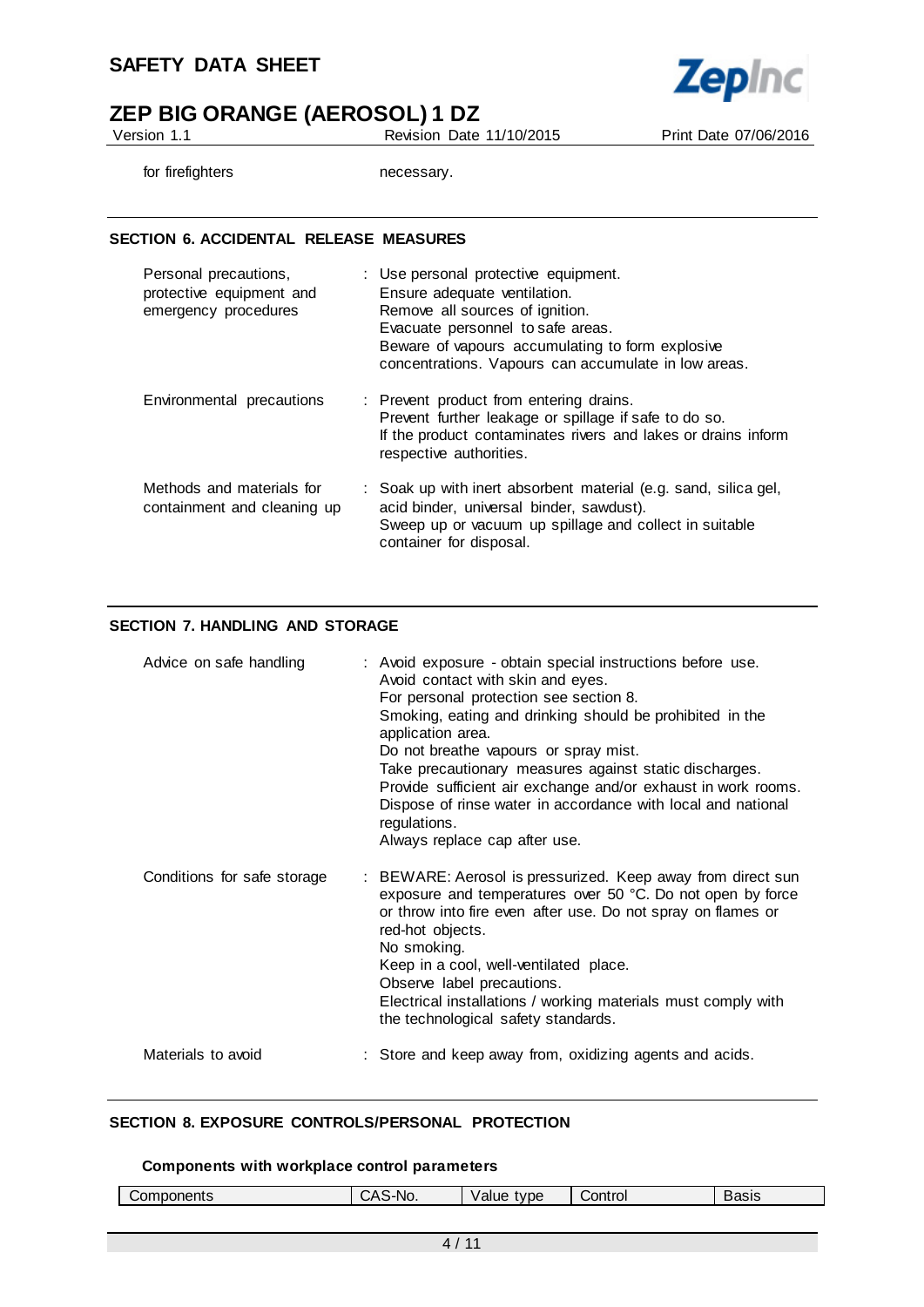

# **ZEP BIG ORANGE (AEROSOL) 1 DZ**<br>Version 1.1 Revision Date

Revision Date 11/10/2015 Print Date 07/06/2016

|         |          | (Form of<br>exposure) | parameters /<br>Permissible |              |
|---------|----------|-----------------------|-----------------------------|--------------|
|         |          |                       | concentration               |              |
| propane | 74-98-6  | <b>TWA</b>            | 1,000 ppm                   | <b>ACGIH</b> |
|         |          | <b>TWA</b>            | 1,000 ppm                   | NIOSH REL    |
|         |          |                       | 1,800 mg/m3                 |              |
|         |          | <b>TWA</b>            | 1,000 ppm                   | OSHA Z-1     |
|         |          |                       | 1,800 mg/m3                 |              |
|         |          | <b>TWA</b>            | 1,000 ppm                   | OSHA P0      |
|         |          |                       | 1,800 mg/m3                 |              |
| butane  | 106-97-8 | <b>TWA</b>            | 800 ppm                     | NIOSH REL    |
|         |          |                       | 1,900 mg/m3                 |              |
|         |          | <b>TWA</b>            | 800 ppm<br>1,900 mg/m3      | OSHA P0      |

#### **Personal protective equipment**

| Respiratory protection     | : Use respiratory protection unless adequate local exhaust<br>ventilation is provided or exposure assessment demonstrates<br>that exposures are within recommended exposure guidelines. |
|----------------------------|-----------------------------------------------------------------------------------------------------------------------------------------------------------------------------------------|
| Hand protection<br>Remarks | : The suitability for a specific workplace should be discussed<br>with the producers of the protective gloves.                                                                          |
| Eye protection             | : Ensure that eyewash stations and safety showers are close to<br>the workstation location.<br>Tightly fitting safety goggles                                                           |
| Skin and body protection   | : Impervious clothing<br>Choose body protection according to the amount and<br>concentration of the dangerous substance at the work place.                                              |
| Hygiene measures           | : When using do not eat or drink.<br>When using do not smoke.<br>Wash hands before breaks and at the end of workday.                                                                    |

## **SECTION 9. PHYSICAL AND CHEMICAL PROPERTIES**

| Appearance                   | : Aerosol containing a liquefied gas |
|------------------------------|--------------------------------------|
| Colour                       | : clear, colourless                  |
| Odour                        | : characteristic                     |
| Odour Threshold              | : No data available                  |
| рH                           | : Not applicable                     |
| Melting point/freezing point | : No data available                  |
| Boiling point                | not determined                       |
| Flash point                  |                                      |
|                              | No data available                    |
| Evaporation rate             | No data available                    |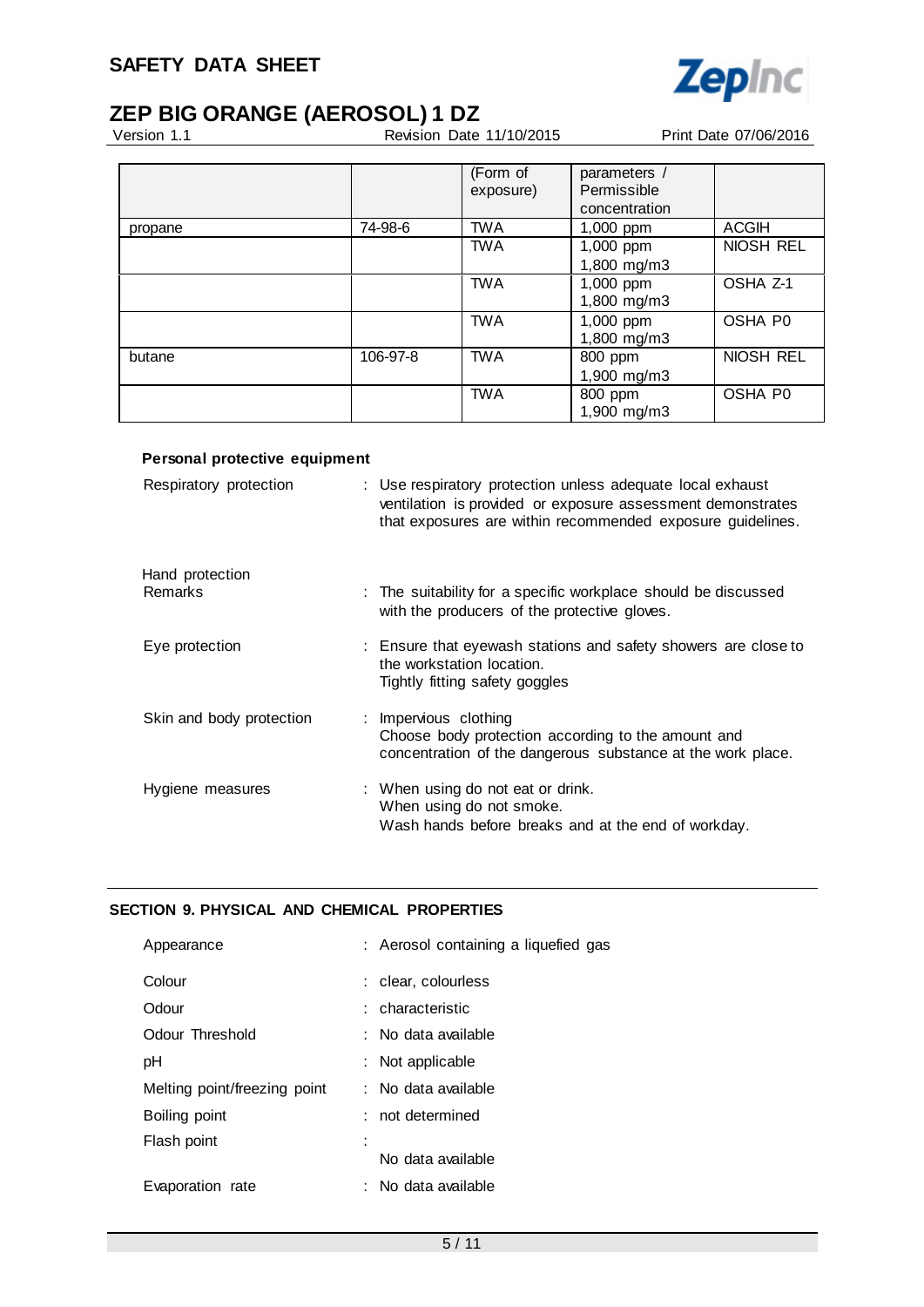

| Version 1.1                  | Revision Date 11/10/2015       | Print Date 07/06/2016 |
|------------------------------|--------------------------------|-----------------------|
| Flammability (solid, gas)    | : Extremely flammable aerosol. |                       |
| Upper explosion limit        | : No data available            |                       |
| Lower explosion limit        | : No data available            |                       |
| Vapour pressure              | : not determined               |                       |
| Relative vapour density      | : No data available            |                       |
| Density                      | : $0.859$ g/cm3                |                       |
| Solubility(ies)              |                                |                       |
| Water solubility             | : emulsifiable                 |                       |
| Solubility in other solvents | : not determined               |                       |
| Auto-ignition temperature    | : not determined               |                       |
| Thermal decomposition        | : No data available            |                       |
| Viscosity                    |                                |                       |
| Viscosity, kinematic         | : No data available            |                       |
| Heat of combustion           | : $> 30$ kJ/g                  |                       |
|                              |                                |                       |

### **SECTION 10. STABILITY AND REACTIVITY**

| Reactivity                            | : Stable                                                                   |
|---------------------------------------|----------------------------------------------------------------------------|
| Chemical stability                    | : Stable under normal conditions.                                          |
| Possibility of hazardous<br>reactions | : No decomposition if stored and applied as directed.                      |
|                                       | Vapours may form explosive mixture with air.                               |
| Conditions to avoid                   | : Heat, flames and sparks.<br>Extremes of temperature and direct sunlight. |
| Incompatible materials                | : Acids<br>Oxidizing agents                                                |
| Hazardous decomposition<br>products   | : Carbon oxides                                                            |

### **SECTION 11. TOXICOLOGICAL INFORMATION**

### **Acute toxicity**

| Product:            |                                                                           |
|---------------------|---------------------------------------------------------------------------|
| Acute oral toxicity | : Acute toxicity estimate : $>$ 5,000 mg/kg<br>Method: Calculation method |

#### **Components:**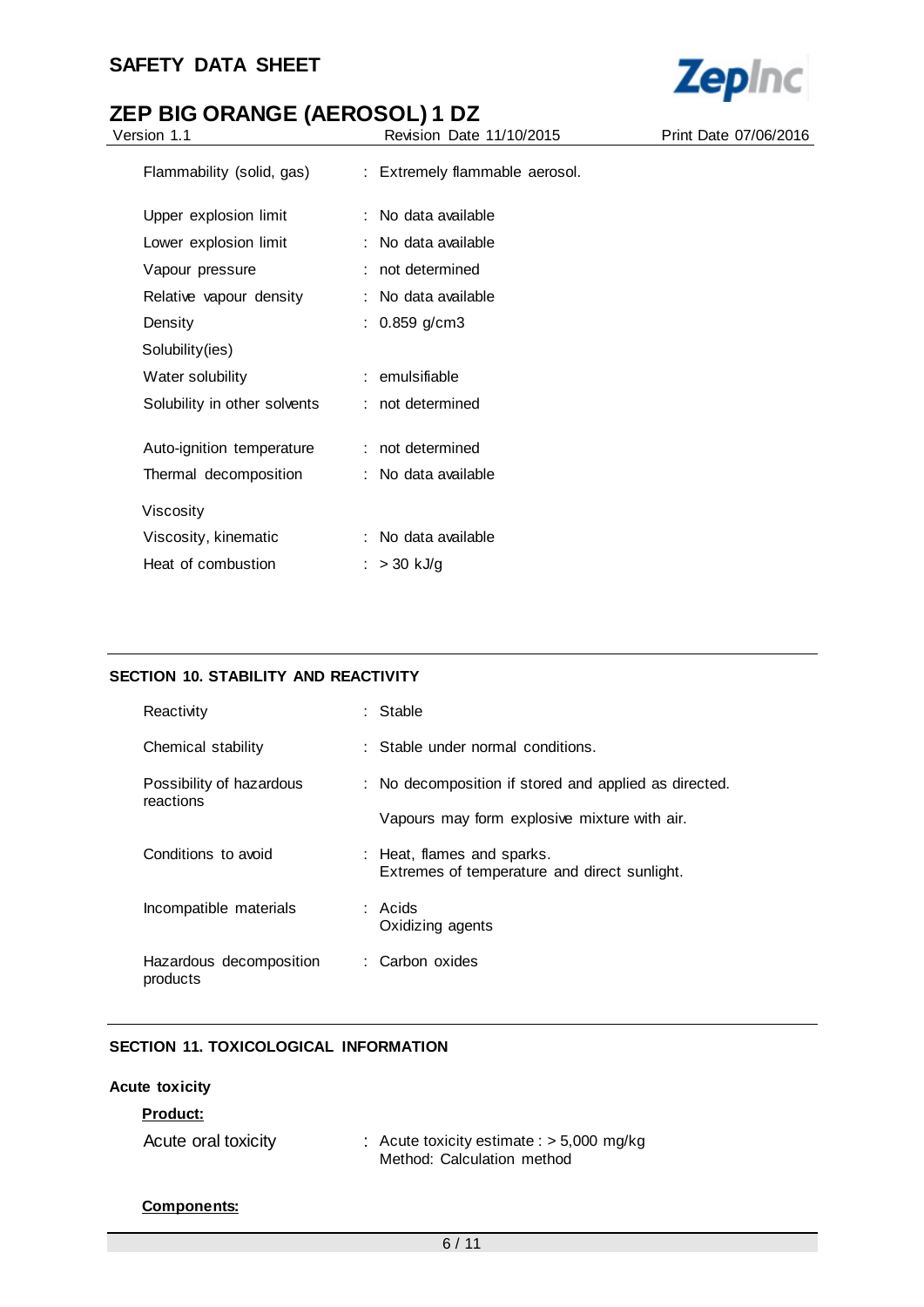

| Version 1.1                                                                                             | Revision Date 11/10/2015                       | Print Date 07/06/2016 |
|---------------------------------------------------------------------------------------------------------|------------------------------------------------|-----------------------|
| propane:<br>Acute inhalation toxicity                                                                   | : LC50 Mouse: 1,237 mg/l<br>Exposure time: 2 h |                       |
|                                                                                                         | LC50 Rat: 658 mg/l<br>Exposure time: 4 h       |                       |
|                                                                                                         | LC50 Rat: 1,355 mg/l                           |                       |
| butane:<br>Acute inhalation toxicity                                                                    | : LC50 Mouse: 1,237 mg/l<br>Exposure time: 2 h |                       |
|                                                                                                         | LC50 Rat: 1,355 mg/l                           |                       |
| Alcohols, C9-11, ethoxylated:<br>Acute oral toxicity                                                    | : LD50 Oral Rat: 1,400 mg/kg                   |                       |
| <b>Skin corrosion/irritation</b>                                                                        |                                                |                       |
| Product:                                                                                                |                                                |                       |
| Remarks: May cause skin irritation and/or dermatitis.                                                   |                                                |                       |
| Serious eye damage/eye irritation                                                                       |                                                |                       |
| Product:                                                                                                |                                                |                       |
| Remarks: Irritating to eyes.                                                                            |                                                |                       |
| Respiratory or skin sensitisation                                                                       |                                                |                       |
| Product:                                                                                                |                                                |                       |
| Remarks: Causes sensitisation.                                                                          |                                                |                       |
| <b>Germ cell mutagenicity</b>                                                                           |                                                |                       |
| No data available                                                                                       |                                                |                       |
| Carcinogenicity                                                                                         |                                                |                       |
| No data available                                                                                       |                                                |                       |
| <b>Reproductive toxicity</b>                                                                            |                                                |                       |
| No data available                                                                                       |                                                |                       |
| Citrus, ext.:<br>propane:<br>butane:<br>Alcohols, C9-11, ethoxylated:<br>Alcohols, C12-16, ethoxylated: |                                                |                       |
| STOT - single exposure                                                                                  |                                                |                       |
| No data available                                                                                       |                                                |                       |

### **STOT - repeated exposure**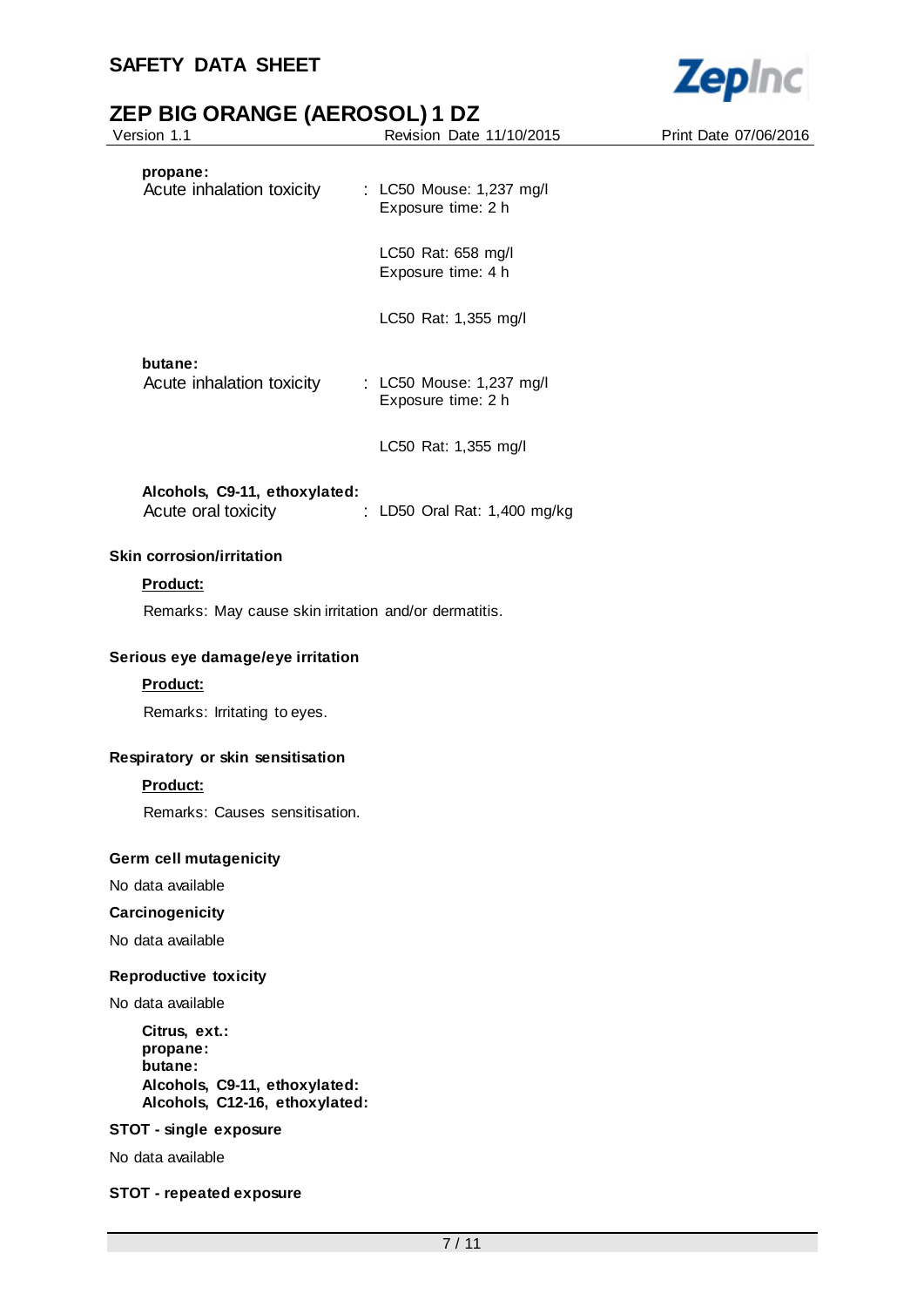

Version 1.1 Revision Date 11/10/2015 Print Date 07/06/2016

No data available

#### **Aspiration toxicity**

No data available

#### **Further information**

**Product:**

Remarks: No data available

#### **SECTION 12. ECOLOGICAL INFORMATION**

#### **Ecotoxicity**

No data available

#### **Persistence and degradability**

No data available **Bioaccumulative potential**

| <b>Components:</b> |  |  |
|--------------------|--|--|
| butane:            |  |  |

| Partition coefficient: n- | $:$ Pow: 2.89 |
|---------------------------|---------------|
|                           |               |

# octanol/water

## **Mobility in soil**

No data available

#### **Other adverse effects**

### No data available

| <b>Product:</b>                      |                                                                                                                                                                                   |
|--------------------------------------|-----------------------------------------------------------------------------------------------------------------------------------------------------------------------------------|
| Regulation                           | 40 CFR Protection of Environment; Part 82 Protection of<br>Stratospheric Ozone - CAA Section 602 Class I<br><b>Substances</b>                                                     |
| <b>Remarks</b>                       | This product neither contains, nor was manufactured<br>with a Class I or Class II ODS as defined by the U.S.<br>Clean Air Act Section 602 (40 CFR 82, Subpt. A, App.A<br>$+ B$ ). |
| Additional ecological<br>information | : An environmental hazard cannot be excluded in the<br>event of unprofessional handling or disposal., Very toxic                                                                  |

#### **SECTION 13. DISPOSAL CONSIDERATIONS**

| Disposal methods    |                                                                                                                                        |
|---------------------|----------------------------------------------------------------------------------------------------------------------------------------|
| Waste from residues | : Dispose of in accordance with local regulations.<br>The product should not be allowed to enter drains, water<br>courses or the soil. |

to aquatic life.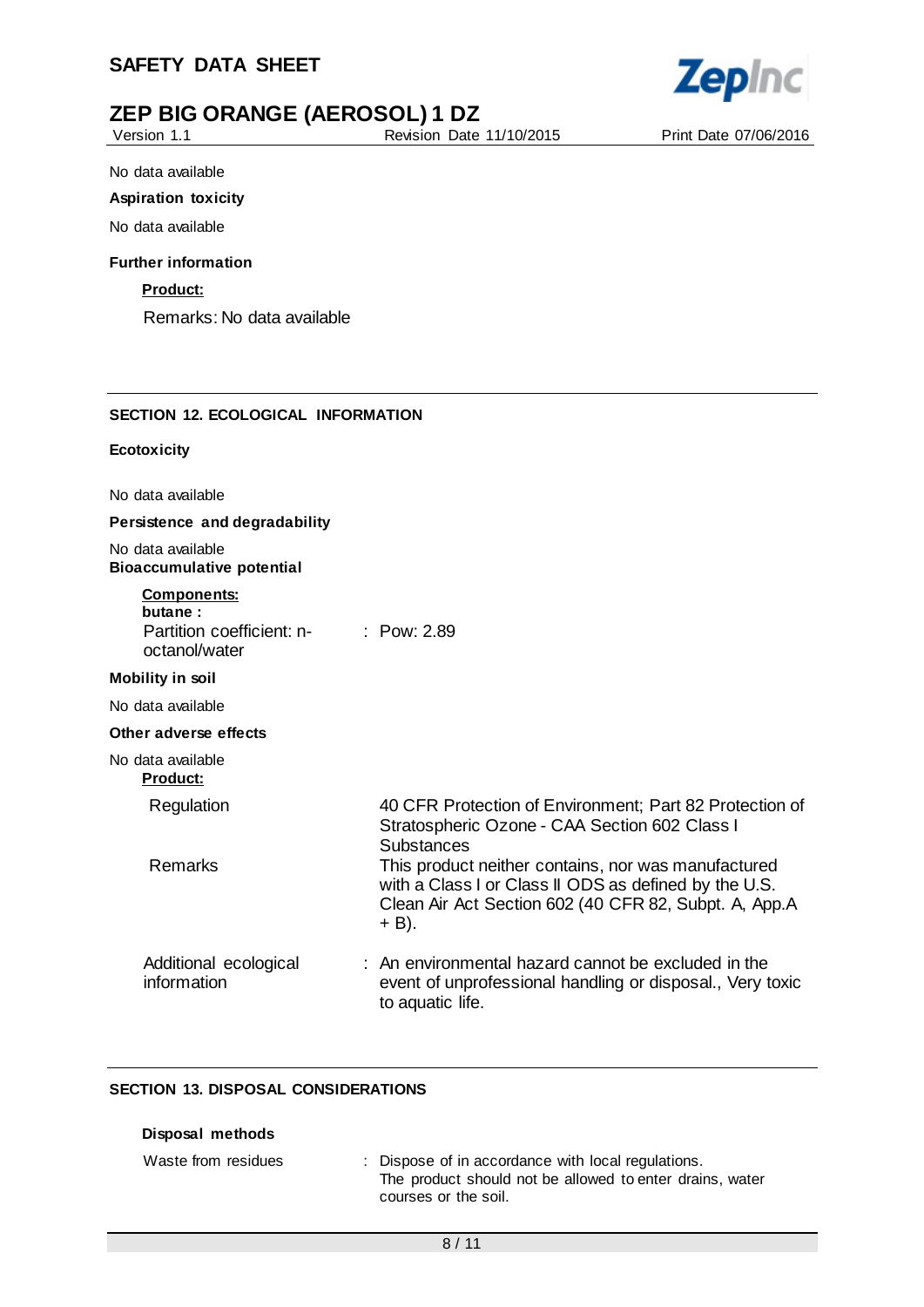

| Version 1.1            | Revision Date 11/10/2015                                                                                                                                   | Print Date 07/06/2016 |
|------------------------|------------------------------------------------------------------------------------------------------------------------------------------------------------|-----------------------|
|                        | Do not contaminate ponds, waterways or ditches with<br>chemical or used container.                                                                         |                       |
| Contaminated packaging | : Empty remaining contents.<br>Dispose of as unused product.<br>Do not re-use empty containers.<br>Do not burn, or use a cutting torch on, the empty drum. |                       |

#### **SECTION 14. TRANSPORT INFORMATION**

Transportation Regulation: 49 CFR (USA): ORM-D, CONSUMER COMMODITY

Transportation Regulation: IMDG (Vessel): UN1950, AEROSOLS, 2.1, - Limited quantity

Transportation Regulation: IATA (Cargo Air): UN1950, Aerosols, flammable, 2.1, - Limited quantity

Transportation Regulation: IATA (Passenger Air): UN1950, Aerosols, flammable, 2.1, - Limited quantity

Transportation Regulation: TDG (Canada): UN1950, AEROSOLS, 2.1, - Limited quantity

#### SECTION 15. REGULATORY INFORMATION

#### **EPCRA - Emergency Planning and Community Right-to-Know Act**

#### **CERCLA Reportable Quantity**

This material does not contain any components with a CERCLA RQ.

#### **SARA 304 Extremely Hazardous Substances Reportable Quantity**

This material does not contain any components with a section 304 EHS RQ.

| SARA 311/312 Hazards | : Sudden Release of Pressure Hazard<br>Fire Hazard<br>Acute Health Hazard                                                                                                                 |
|----------------------|-------------------------------------------------------------------------------------------------------------------------------------------------------------------------------------------|
| <b>SARA 302</b>      | : No chemicals in this material are subject to the reporting<br>requirements of SARA Title III, Section 302.                                                                              |
| <b>SARA 313</b>      | : This material does not contain any chemical components with<br>known CAS numbers that exceed the threshold (De Minimis)<br>reporting levels established by SARA Title III, Section 313. |
| California Prop 65   | This product does not contain any chemicals known to State of<br>California to cause cancer, birth defects, or any other<br>reproductive harm.                                            |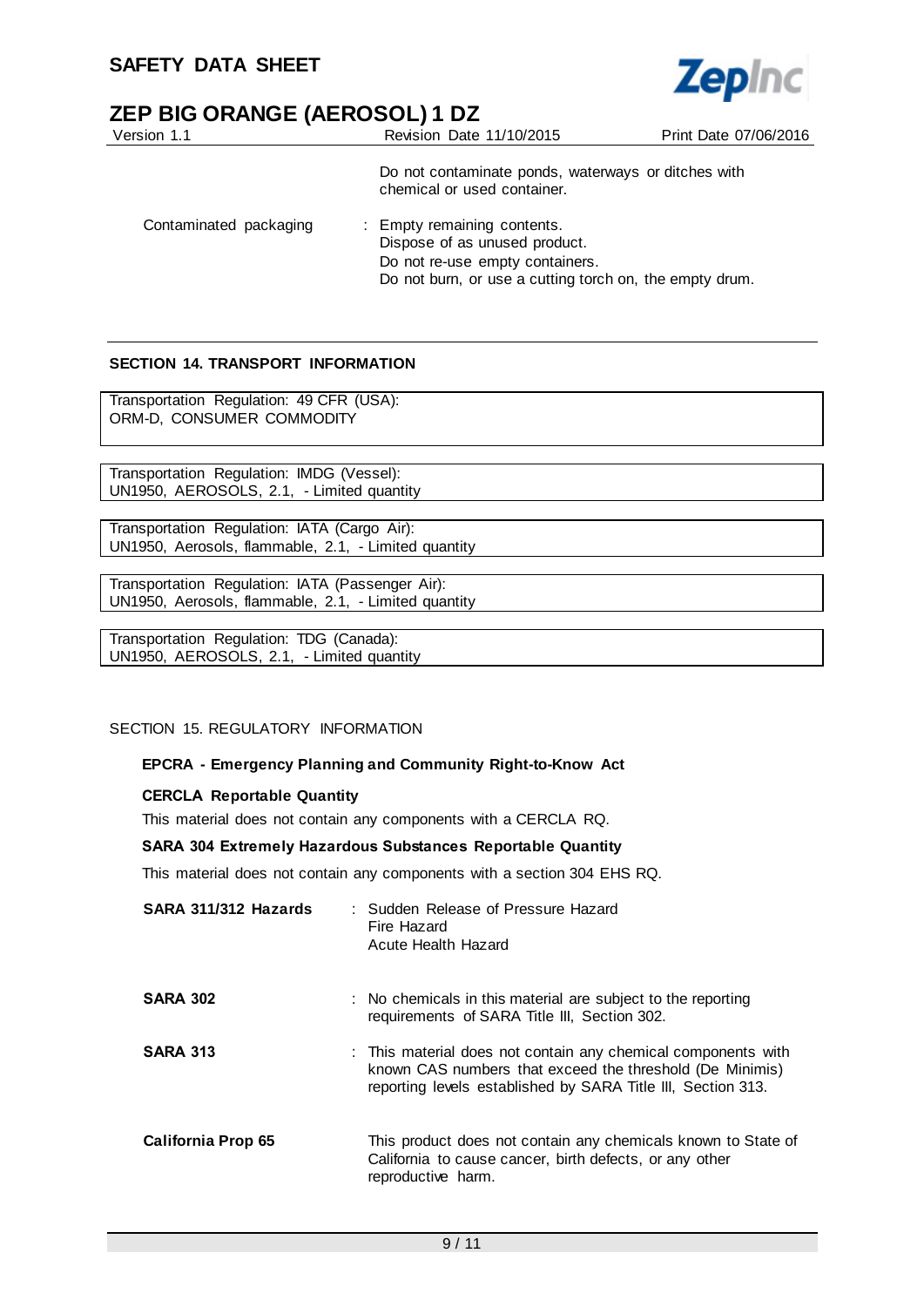

Version 1.1 Revision Date 11/10/2015 Print Date 07/06/2016

#### **The components of this product are reported in the following inventories:**

| All components of this product are on the Canadian DSL |
|--------------------------------------------------------|
| On the inventory, or in compliance with the inventory  |
|                                                        |
| On the inventory, or in compliance with the inventory  |
| On the inventory, or in compliance with the inventory  |
|                                                        |

#### **Inventory Acronym and Validity Area Legend:**

AICS (Australia), DSL (Canada), IECSC (China), REACH (European Union), ENCS (Japan), ISHL (Japan), KECI (Korea), NZIoC (New Zealand), PICCS (Philippines), TCSI (Taiwan), TSCA (USA)

#### **SECTION 16. OTHER INFORMATION**

#### **Further information**



#### OSHA GHS Label Information:

| Hazard pictograms        |                                                                                                                                                                                                                                                                                                                                                                                                                                                                                                                                                                                                                                                                                                                                                                                                                                                                                                                                                              |
|--------------------------|--------------------------------------------------------------------------------------------------------------------------------------------------------------------------------------------------------------------------------------------------------------------------------------------------------------------------------------------------------------------------------------------------------------------------------------------------------------------------------------------------------------------------------------------------------------------------------------------------------------------------------------------------------------------------------------------------------------------------------------------------------------------------------------------------------------------------------------------------------------------------------------------------------------------------------------------------------------|
| Signal w ord             | Danger:                                                                                                                                                                                                                                                                                                                                                                                                                                                                                                                                                                                                                                                                                                                                                                                                                                                                                                                                                      |
| <b>Hazard statements</b> | Extremely flammable aerosol. Contains gas under pressure; may explode if heated.<br>Causes skin irritation. May cause an allergic skin reaction. Causes serious eye irritation.                                                                                                                                                                                                                                                                                                                                                                                                                                                                                                                                                                                                                                                                                                                                                                              |
| Precautionary statements |                                                                                                                                                                                                                                                                                                                                                                                                                                                                                                                                                                                                                                                                                                                                                                                                                                                                                                                                                              |
|                          | <b>Prevention:</b> Keep aw ay from heat/sparks/open flames/hot surfaces. No smoking. Do<br>not spray on an open flame or other ignition source. Pressurized container: Do not<br>pierce or burn, even after use. Avoid breathing dust/fume/gas/mist/vapours/spray.<br>Wash skin thoroughly after handling. Contaminated w ork clothing should not be allow ed<br>out of the w orkplace. Wear eye protection/face protection. Wear protective gloves.<br><b>Response:</b> IF ON SKIN: Wash with plenty of soap and water. IF IN EYES: Rinse<br>cautiously w ith water for several minutes. Remove contact lenses, if present and easy<br>to do. Continue rinsing. If skin irritation or rash occurs: Get medical advice/attention. If<br>eye irritation persists: Get medical advice/attention. Take off contaminated clothing and<br>w ash before reuse.<br><b>Storage:</b> Protect from sunlight. Do not expose to temperatures exceeding 50 °C/ 122<br>°F. |
|                          | <b>Disposal:</b> Dispose of contents/container in accordance with local regulation.                                                                                                                                                                                                                                                                                                                                                                                                                                                                                                                                                                                                                                                                                                                                                                                                                                                                          |

Version: 1.1